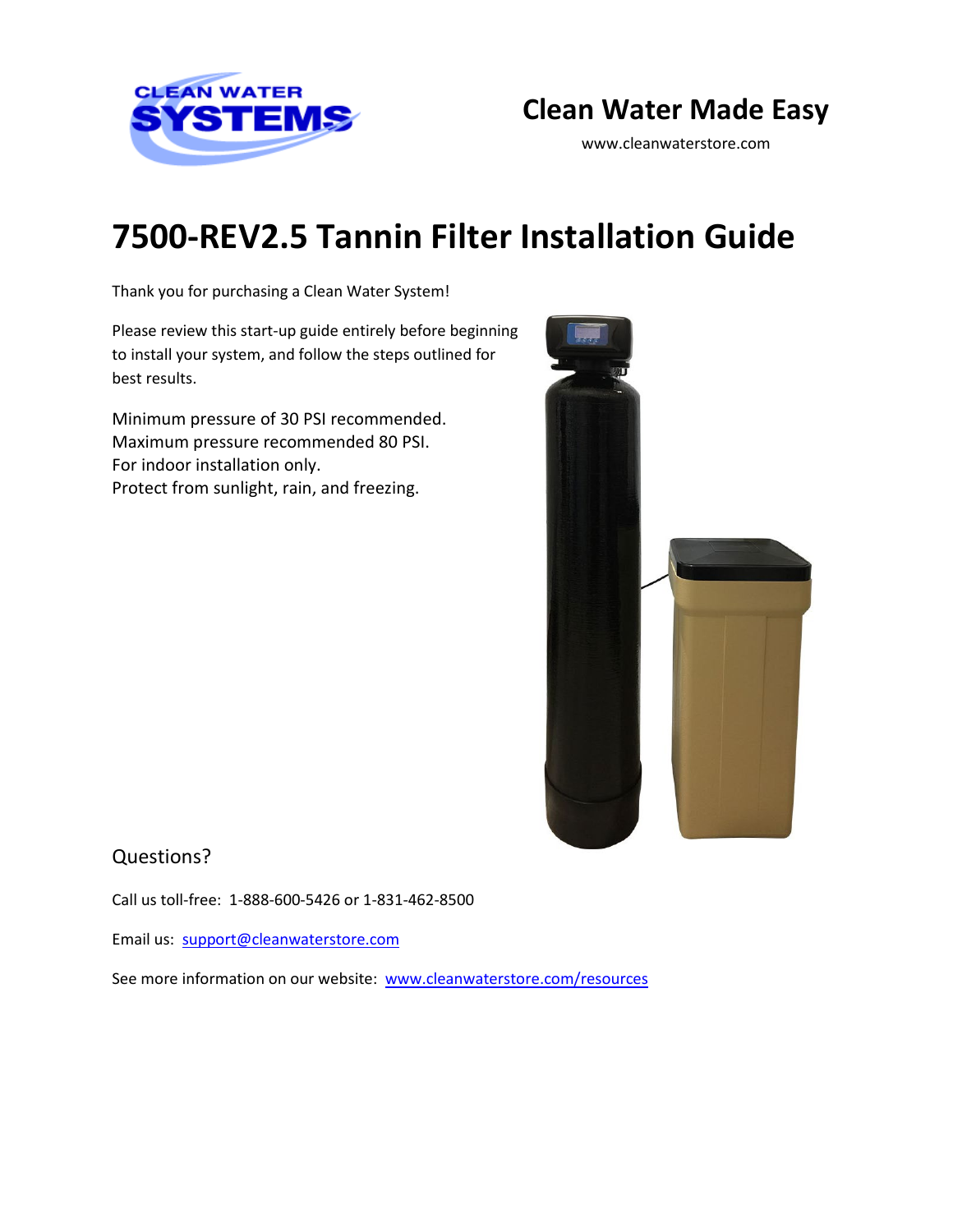## **Table of Contents**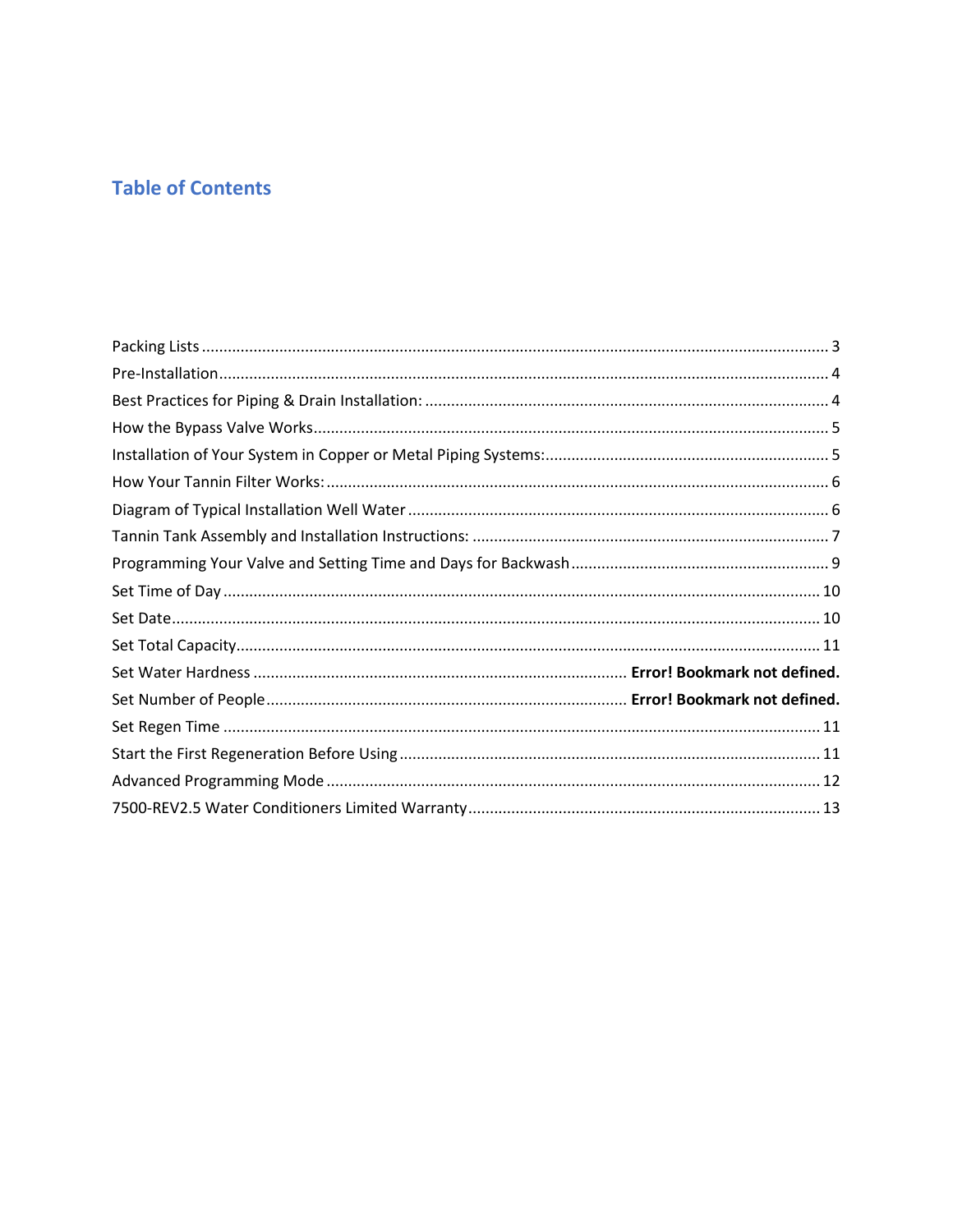### <span id="page-2-0"></span>**Packing Lists**

#### **All systems include:**

7500-REV2.5 control valve, brine tank, small tube of silicone grease, bypass valve, 1" pipe connectors, power supply, funnel for adding tannin resin, top screen, start-up guide, and items included in one of the following options:

#### **Find Your Size System to See What is Included:**

#### **Tannin Filter 32K 1.0 cubic foot size**

9" x 48" filter tank with distributor tube 12 lbs. filter gravel 1 cubic foot of Tannin Resin

#### **Tannin Filter 48K 1.5 cubic foot size**

10" x 54" filter tank with distributor tube 16 lbs. Filter gravel 1.5 cubic foot of Tannin Resin

#### **Tannin Filter 64K 2.0 cubic foot size**

12" x 52" filter tank with distributor tube 20 lbs. filter gravel 2.0 cubic foot of Tannin Resin

#### **Tannin Filter 80K 2.5 cubic foot size**

13" x 54" filter tank with distributor tube 35 lbs. filter gravel 2.5 cubic foot of Tannin Resin

**Tannin Filter 96K 3.0 cubic foot size**  14" x 65" filter tank with distributor tube 40 lbs. filter gravel 3.0 cubic foot of Tannin Resin

#### **What to Do if Your Tank is Not Level Out of the Box:**

Your black filter tank base is not glued to the bottom of your tank. Occasionally tank bases will become crooked during shipment. If you find that that your tank does not sit level on the floor, you can easily adjust it by holding the empty tank and knocking it on a concrete or solid floor once or twice to level it.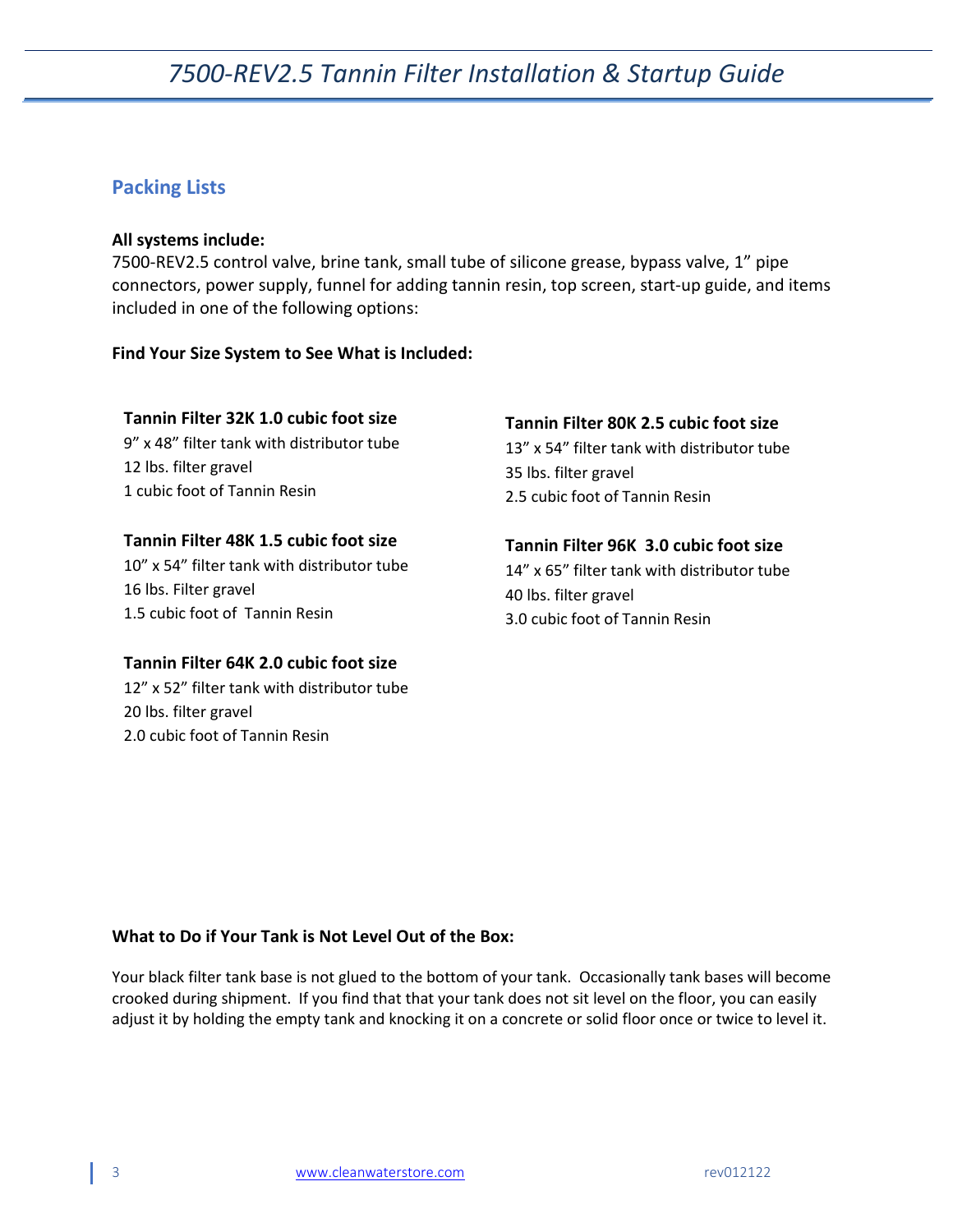### <span id="page-3-0"></span>**Pre-Installation**

- 1. Review your packing list and make sure you have received all the parts before installation.
- 2. If you are going to be turning off the water to the house and you have an electric water heater, shut off the power to the water heater before beginning installation in case water heater is accidentally drained.
- 3. Pick a suitable location for your filter system on a dry level spot where it won't be exposed to freezing temperatures. A minimum of 20 PSI is required. Maximum pressure is 90 PSI.
- 4. Get all of your plumbing parts together before beginning installation, and make sure you have received all of your packages before beginning or scheduling an installation. Installation typically takes 3 to 5 hours. However, after installation the Tannin Filter must be allowed to run through a complete regeneration (backwash and rinse cycle) which can 2 hours to the time.
- 5. After the system is installed and running, your water may be discolored particularly if you have older or corroded piping. This typically clears up over a day or two.

## <span id="page-3-1"></span>**Best Practices for Piping & Drain Installation:**

- 1. Make sure to connect the Inlet **from** your water source and outlet, following arrows on control valve. Connect the External Flow Control fitting onto the Drain line.
- 2. Make sure there is a working gate or ball valve before the system and also one after as well as a bypass valve.
- 3. A hose bib (which is a faucet to which you can attach a garden hose) is **strongly recommended** after the Tannin Filter and before the second ball valve. This makes it easy to rinse your new Tannin Filter on start-up and gives you a place to test the water.
	-
- 4. If you will be using copper piping, do not sweat the copper pipe directly on to the 7500-REV2.5 control valve.
- 5. To connect drain line to drain, use an air-gap connection, so that if your sewer or septic tank backs up, it cannot cross connect with the drain tubing.
- 6. The pipe connectors are 1' male pipe thread but you can add a reducer to reduce to  $\frac{3}{4}$ " pipe with common pipe fittings if needed.
- 7. Make sure bypass valves are closed (system is in bypass) when you first start installing and keep on bypass until you are ready to start it up with the first backwash.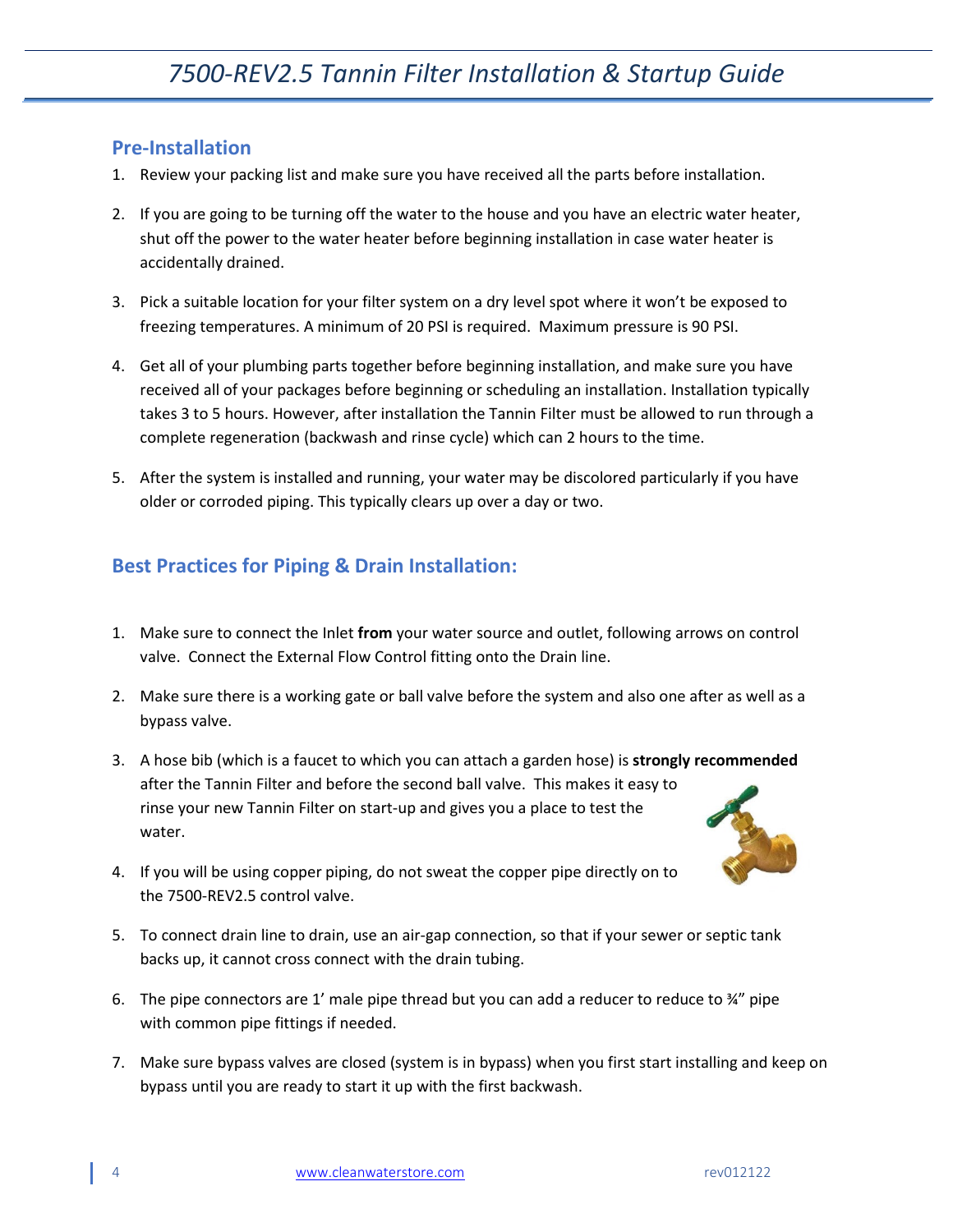### <span id="page-4-0"></span>**How the Bypass Valve Works**

Turn knob so the valve is bypassed when installing.

When you go to start up system turn the bypass SLOWLY to let water in and put in service.



**By-Passed** 

**In Service** 

### <span id="page-4-1"></span>**Installation of Your System in Copper or Metal Piping Systems:**

If your new filter system is to be installed in a metal (conductive) plumbing system, i.e., copper, or galvanized steel pipe, the plastic components of the system will interrupt the electrical continuity of the plumbing system.

As a result, any stray currents from improperly grounded appliances downstream or potential galvanic activity in the plumbing system can no longer ground through the contiguous metal plumbing.

Some homes may have been built in accordance with building codes, which encouraged the grounding of electrical appliances through the plumbing system.

Consequently, the installation of a bypass consisting of the same material as the existing plumbing, or a grounded "jumper wire" bridging the equipment and reestablishing the contiguous conductive nature of the plumbing system must be installed prior to your systems use.

This is simple and easy step to take if you are installing your water treatment system into copper piping.

A simple ground jumper wire with a pipe clamp can be purchased at any Home Center, or hardware store etc. for a few dollars.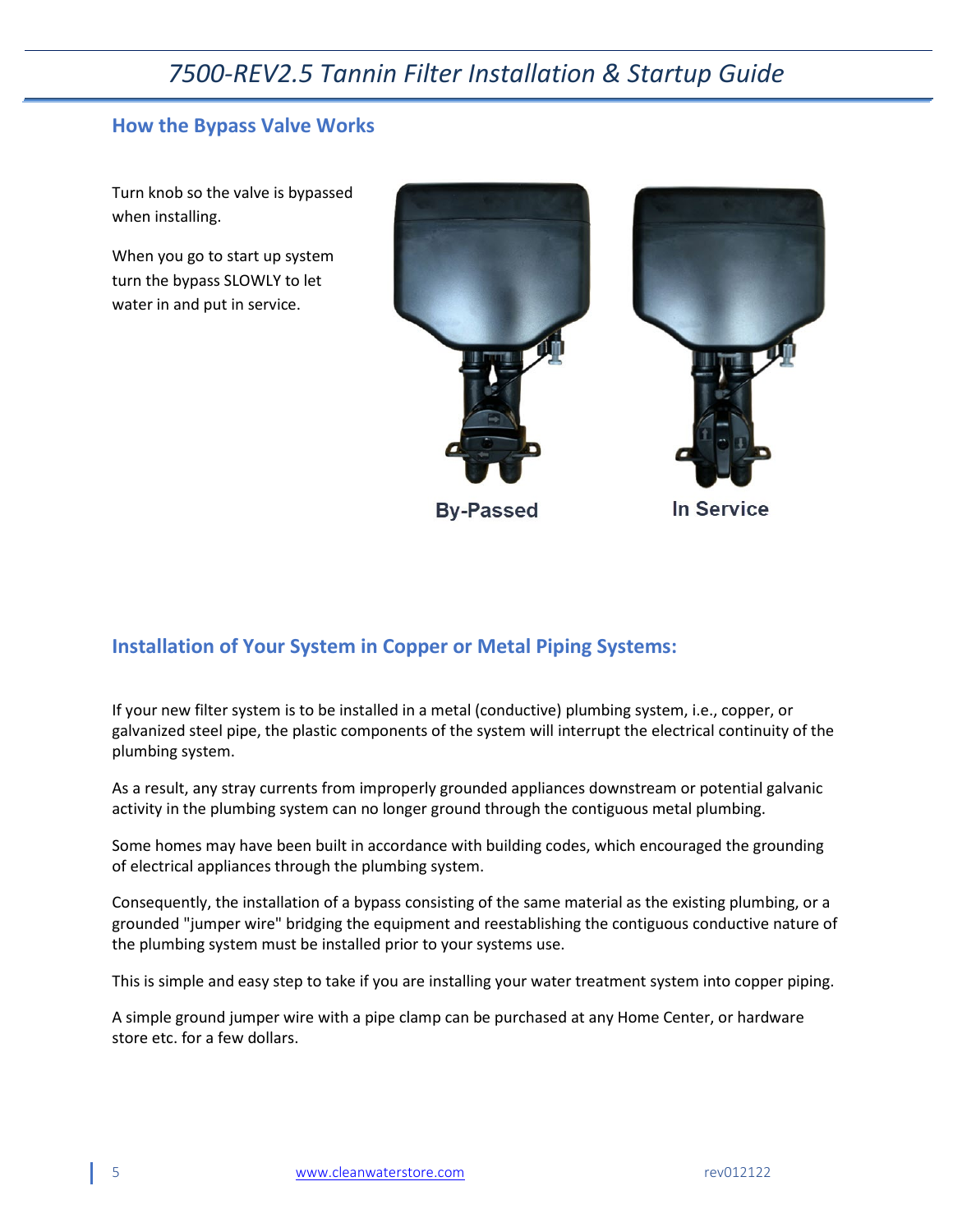### <span id="page-5-0"></span>**How Your Tannin Filter Works:**

In the Tannin Filter, water enters the top of the tank and flows down through the media and up the distributor tube. Hardness minerals are attracted to the resin beads.

During backwash, the water flow is reversed and water flows down the distributor tube and up through the media, expanding the Tannin resin, and removing sediment.

After the backwash stage, salt brine is automatically drawn in from the brine tank which then slowly rinses through the Tannin Resin for 1 hour, allowing hardness minerals (calcium, magnesium) to be



swapped out with sodium ions in a process known as ion-exchange.

This entire automatic process, called 'regeneration' takes about 90 minutes.

The 7500-REV2.5 Control Valve tracks the amount of water that is used and will backwash based on gallons OR every 7 days, whichever comes first.

### <span id="page-5-1"></span>**Diagram of Typical Installation Well Water**

**If water is high in hardness (over 5 grains per gallon) a water softener is recommended.**

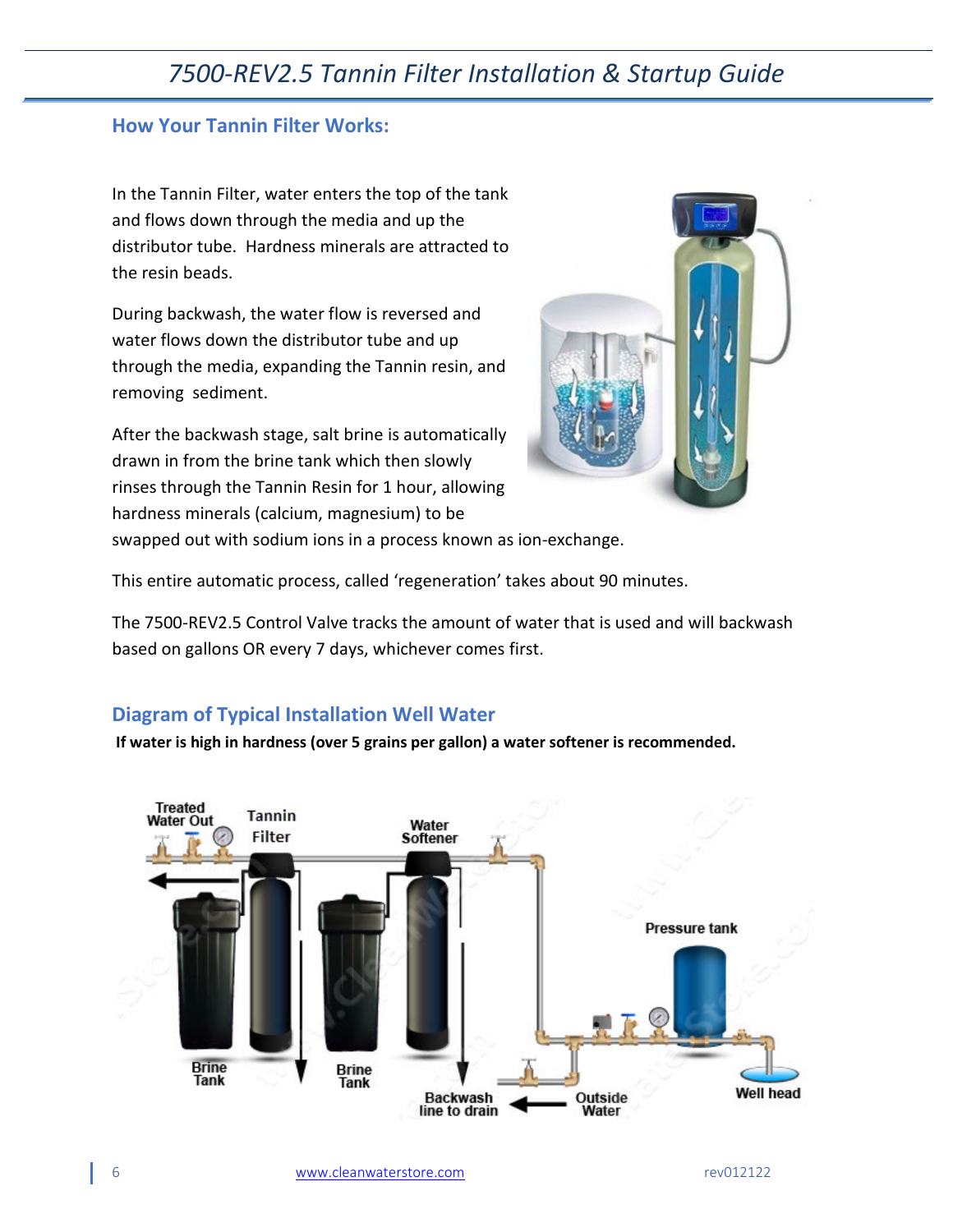## <span id="page-6-0"></span>**Tannin Tank Assembly and Installation Instructions:**

- 1. Wrap the top of distributor tube with electrical or duct tape so that no gravel or Tannin resin will go down the distributor tube when adding the media.
- 2. Add the filter gravel that came with your order. You want the gravel to cover the bottom distributor screen before adding the Tannin resin.
- 3. Next add Tannin resin. The tank should be about 2/3rds full of media, do not fill more than 2/3rds, even if there is some media left over.
- 4. Remove cap or tape from top of distributor tube. Be careful not to pull up distributor tube when removing cap or tape.
- 5. **Fill tank completely with water.**
- 6. Add a small amount of silicone grease to the inner O-ring, where the distribution tube goes.
- 7. Next, install the top screen by inserting upwards and rotating to lock in place. (This is a funnelshaped plastic screen that locks into the bottom side of control valve.



- 8. Lubricate the main tank O-ring with silicone grease and screw on the 7500-REV2.5 control valve carefully. Do not use pipe-joint compound, vegetable oil, Teflon tape, or Vaseline or other greases to lubricate tank threads.
- 9. Connect bypass assembly with 1" pipe connectors to control valve install black clips and make sure valve is in bypass
- 10. Install inlet and outlet piping and hook up drain line tubing to drain.
- 11. Insert meter cable into meter cable port on bypass
- 12. If you are in earthquake zone, strap your backwash filter tank to wall with metal strapping.

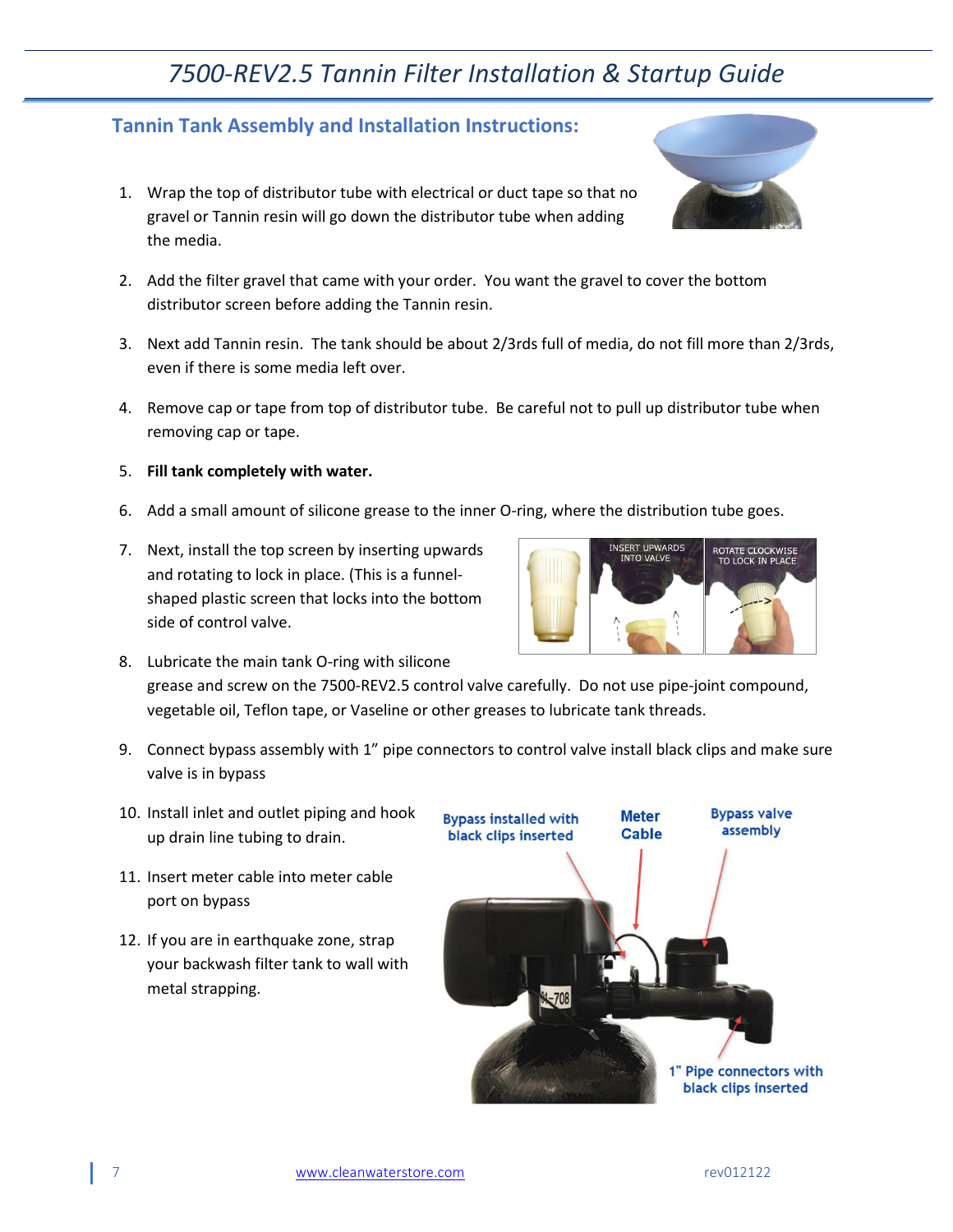- 13. Connect black 3/8" tubing to brine tank.
- 14. Hook up drain line tubing to drain. If needed heat up the tubing with warm water or a hair dryer to make it easier to slip over the barbed fitting on the drain port.
- 15. Proceed to programming your 7500-REV2.5 control valve timer and backwash frequency.
- **16. IMPORTANT: you must program the time and then start a regeneration backwash and rinse. The tannin must run through one regeneration cycles. See following pages for instructions.**

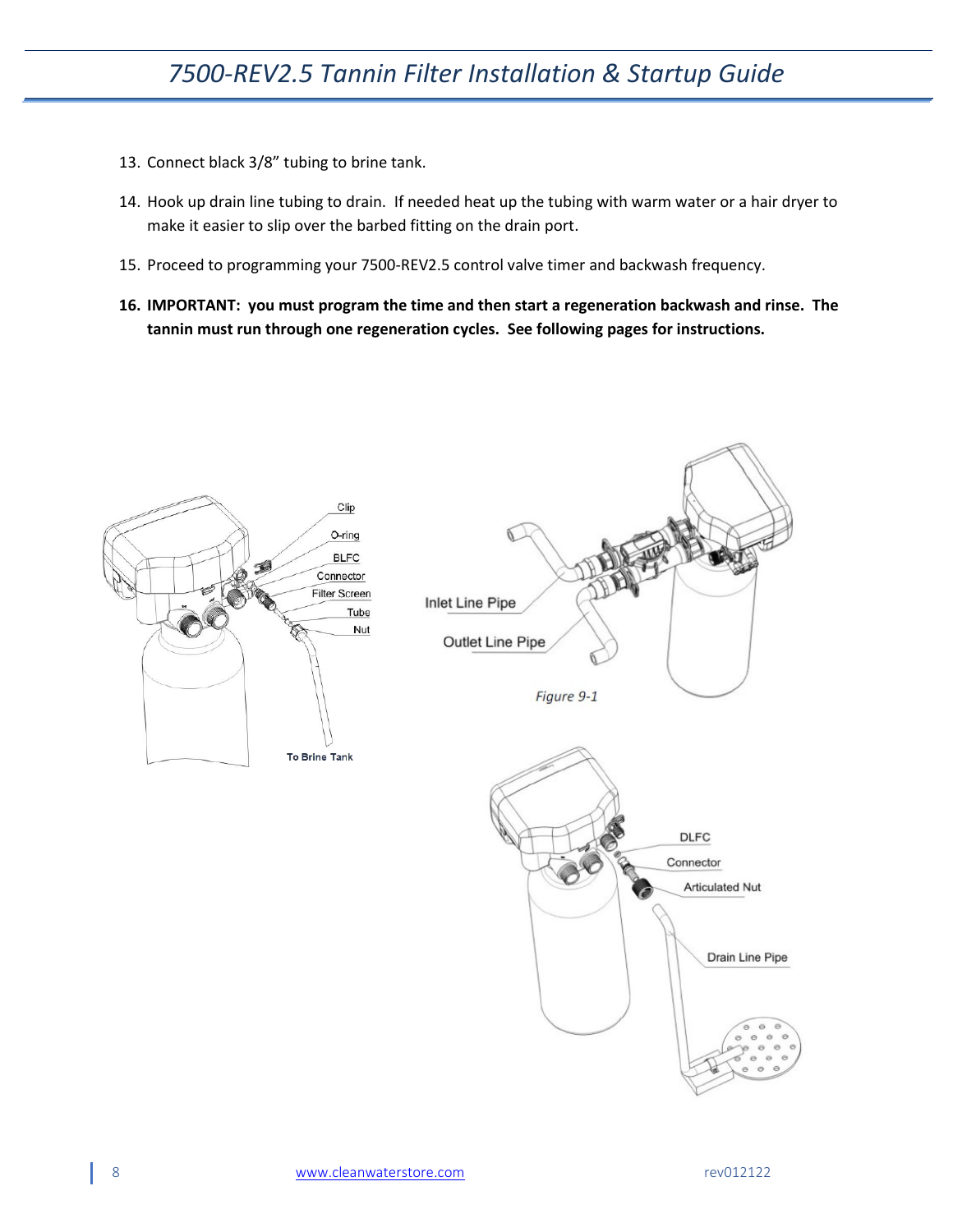### <span id="page-8-0"></span>**Programming Your Valve and Setting Time and Days for Backwash**



#### **How to Start a Manual Backwash: Press the Back / Regen button**

Pressing **"Back Regen"** at any time results in an immediate manual regeneration.

Pressing and holding for 3 seconds, when system is locked, results in a delayed regeneration at the preselected time.

#### **Extended Power Outage Indicator**

If power outage exceeds 3 days, the time-of-day indicator "\_" will flash 12:12. The current time of day needs to be re-set. All other set parameters remain stored in memory. The valve will resume to operate from the point of the power outage.

#### **Lockout Function**

Keypad will lock after 5 minutes without use. To access the parameter changes, press and hold "**Up**" and "**Down**" buttons simultaneously for 3 seconds to unlock.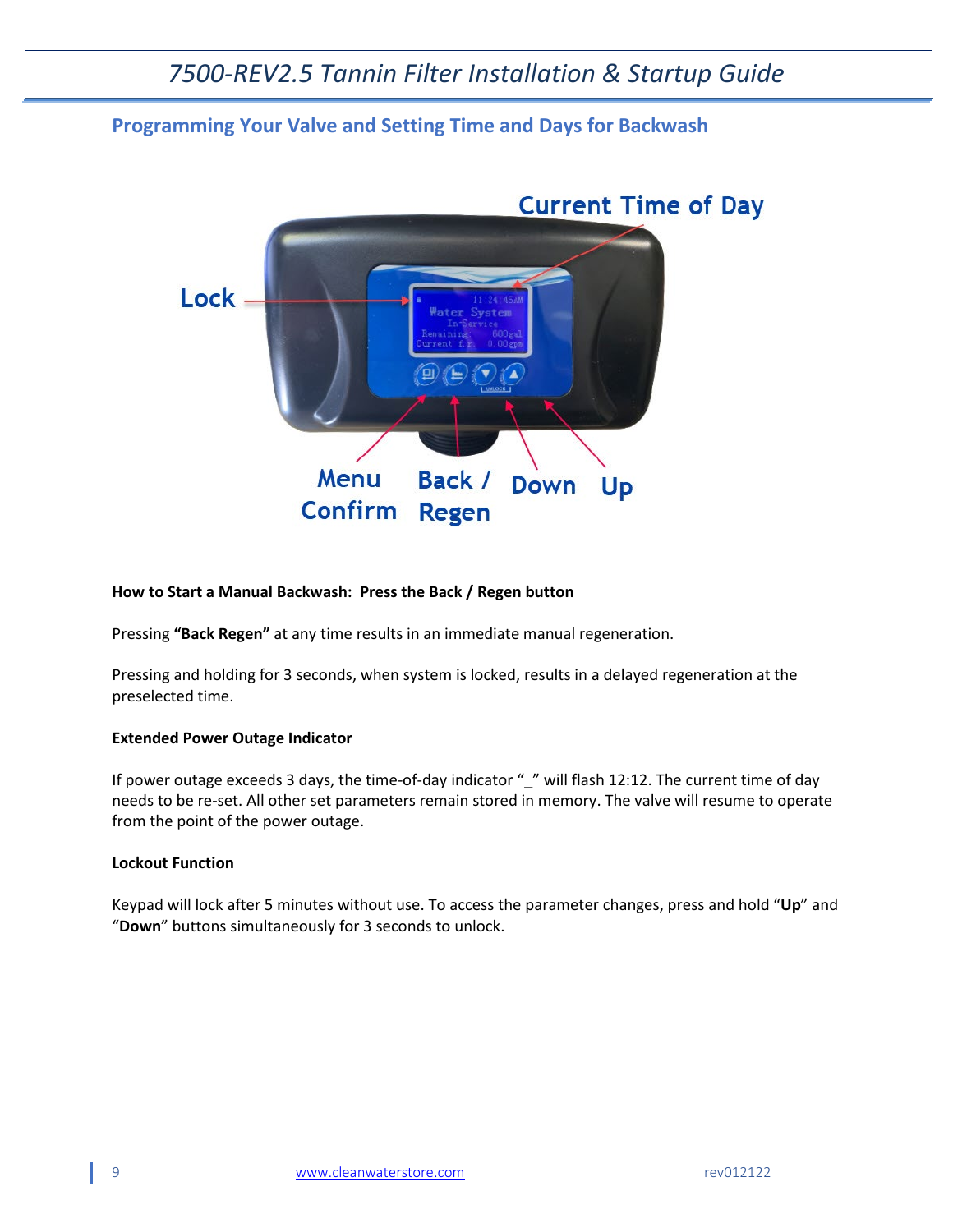### <span id="page-9-0"></span>**Set Time of Day**

- 1. If LOCK icon is lit, press, and hold both **UP** and **DOWN** buttons for 3 seconds to unlock keypad.
- 2. Then press the **MENU/CONFIRM** button to enter the main menu.
- 3. Press DOWN button to select "Set Time of Day"
- **4.** Press the **MENU/CONFIRM** button again to change time of day (Hour will flash)
- 5. Adjust hour by using DOWN or UP buttons.



- **6.** Press the **MENU/CONFIRM** button again to change minutes (Minutes will flash)
- 7. Adjust minutes by using DOWN or UP buttons.
- 8. Press Back/Regen

### <span id="page-9-1"></span>**Set Date**

- 1. If LOCK icon is lit, press, and hold both **UP** and **DOWN** buttons for 3 seconds to unlock keypad.
- 2. Then press the **MENU/CONFIRM** button to enter the main menu.
- 3. Press DOWN button to select "Set Date"
- **4.** Month: Press the **MENU/CONFIRM** button again to change time of day (Month will flash) and adjust to current Month date by using DOWN or UP buttons.
- **5.** Day: Press the **MENU/CONFIRM** button again to change Day date (Day date will flash) and adjust to current day date by using DOWN or UP buttons.
- **6.** Year: Press the **MENU/CONFIRM** button again to change Year date (Year date will flash) and adjust to current Year by using DOWN or UP buttons.
- **7.** Press **BACK/REGEN** button to save current date and go back to menu.
- **8.** Continue to review and/or change the remaining settings (as follows)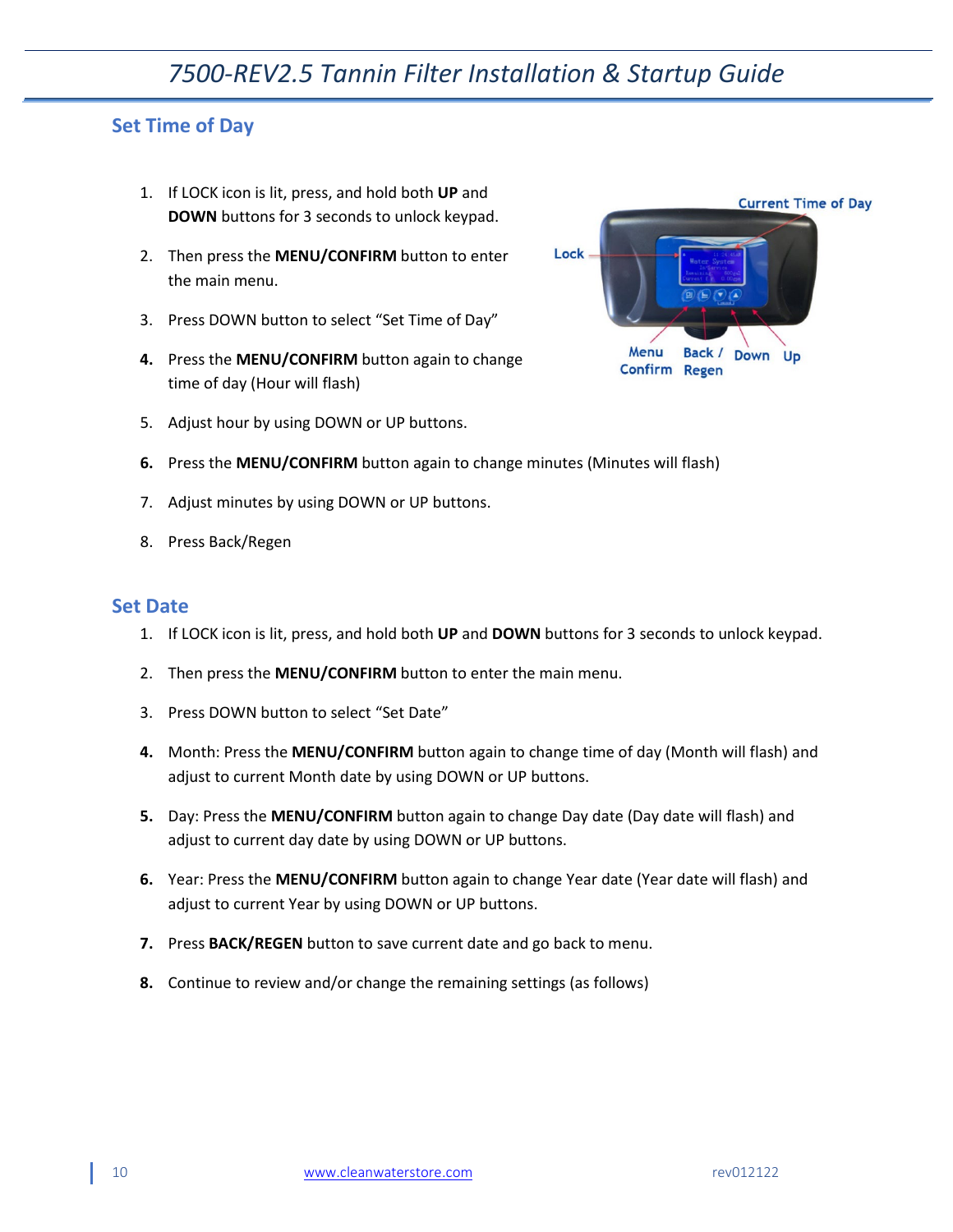<span id="page-10-0"></span>Set Service Days Set for every 3 to 4 days. In some cases it may need to be set to every 1 to 2 days.

<span id="page-10-1"></span>**Set Regen Time** The time tannin filter will backwash. Default is 2:00 AM

**Set Backwash Time Length** Set for 10 minutes. This is the first cycle.

**Set B. S. R. Time** "Brine Slow Rinse" time. Set for 60 minutes.

**Set Fast Rinse Time** Set for 8 minutes.

**Set B. R. Time** "Brine Refill" –Pick your Tannin Filter size, enter minutes.

**Review Regen. Times** review number of times system has regenerated

### <span id="page-10-2"></span>**Start the First Regeneration Before Using**

#### **1 After programming, the system must be run through a regeneration.**

- 2 Start with both bypass valves in the Bypass Position.
- 3 Press the **BACK/REGEN** button once to enter regneration.
- 4 When the backwash icon is displayed, **slowly** open the bypass to a quarter position to make the water flow into the tank and out the backwash drain line to drain.
- 5 After 3 or 4 minutes open bypass valve completely.
- 6 Allow to complete regeneration process, about 90 minutes.

## **Congratulations, you are done setting up your system!**

| <b>B.R. Times</b> |        |  |
|-------------------|--------|--|
| 0.75 CF           | 4 MIN. |  |
| 1.0 CF            | 5 MIN. |  |
| 1.5 CF            | 6 MIN. |  |
| 2.0 CF            | 7 MIN. |  |
| 2.5 CF            | 8 MIN. |  |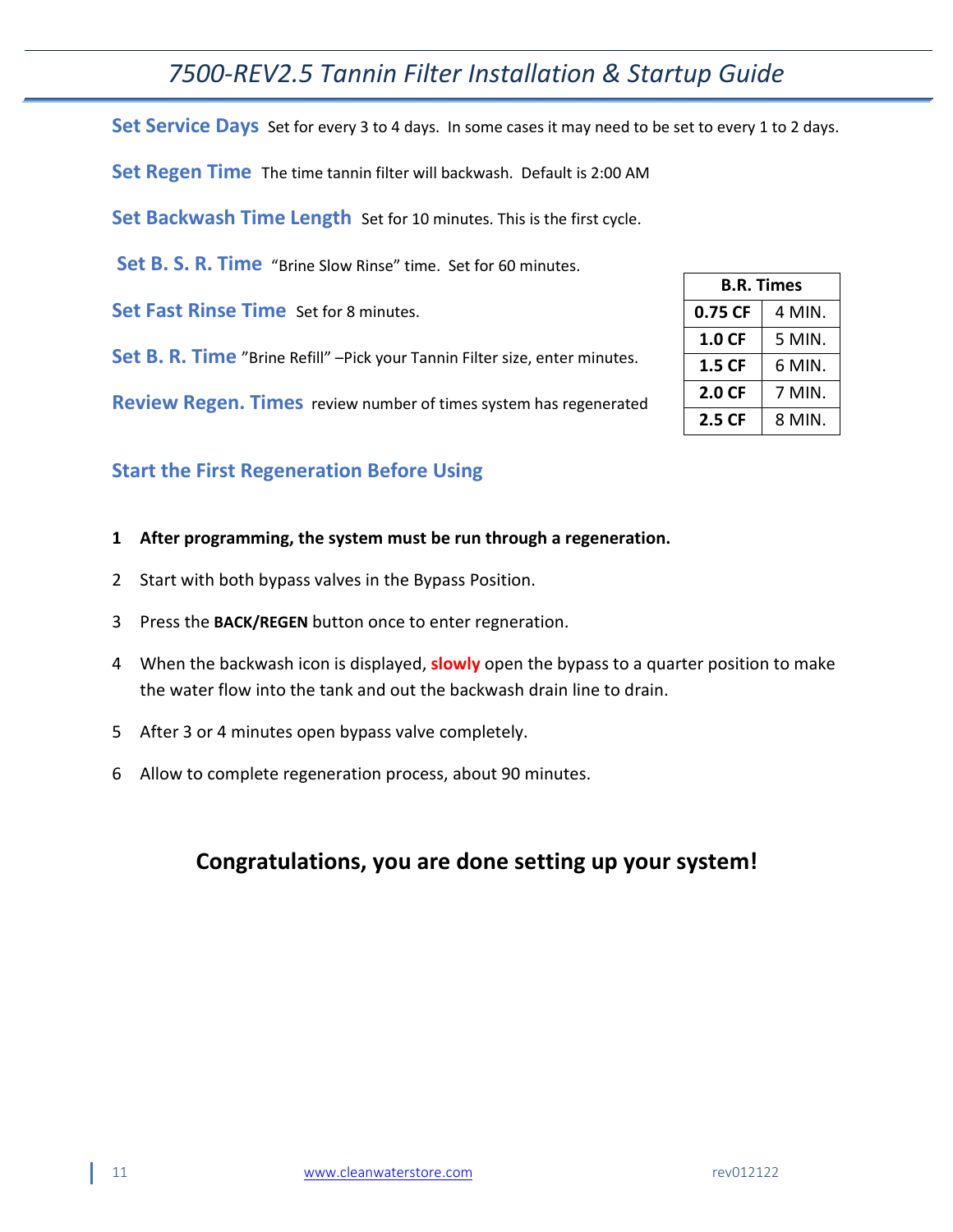## <span id="page-11-0"></span>**Advanced Programming Mode**

The Advanced Programming Mode allows you to set the Regen Cycle and Regen Mode.

Skip this for most applications as your tannin system has already been set to correct modes.

- 1. Plug the RevV4 in and immediately press in sequence **MENU/CONFIRM,** then press **BACK/REGEN** button, then press the **DOWN** button to enter the Advanced Programming Mode.
- 2. Press **UP** or **DOWN** buttons or to select the menu item to be changed
- 3. Note: If valve locks while programming, unplug power supply and repeat step above.
- 4. Press **MENU/CONFIRM** to enter the main menu and adjust settings as desired.

| <b>Screen View</b>             | <b>Default Settings</b> |
|--------------------------------|-------------------------|
| Review Company Info            | CWS 831-462-8500        |
| <b>Set Valve Model</b>         | 62605                   |
| Set Language                   | English                 |
| Set Company Info               | CWS 831-462-8500        |
| <b>Set Hour Mode</b>           | <b>12 HR</b>            |
| Set Time of Day                | Current time of day     |
| <b>Set Date</b>                | Current date            |
| Set Program Type               | Interlock               |
| Set Regen Cycles               | <b>No. 1</b>            |
| Set Set Clear Data             | Close                   |
| Set Regen Mode                 | $A-06$                  |
| Set Service Days               | 3                       |
| Set Regen Time                 | 2:00 AM                 |
| Set Backwash Time              | <b>10 Minutes</b>       |
| Set B.S.R. Time                | 60 Minutes              |
| <b>Set Fast Rinse Time</b>     | 10 Minutes              |
| Set B.R. Time                  | <b>Minutes</b>          |
| Signal Output Mode             | $b-01$                  |
| Set Service Alarm              | <b>Disabled</b>         |
| <b>Review Regen Times</b>      | ΝA                      |
| <b>Review Software Version</b> | Ver. 5.0                |